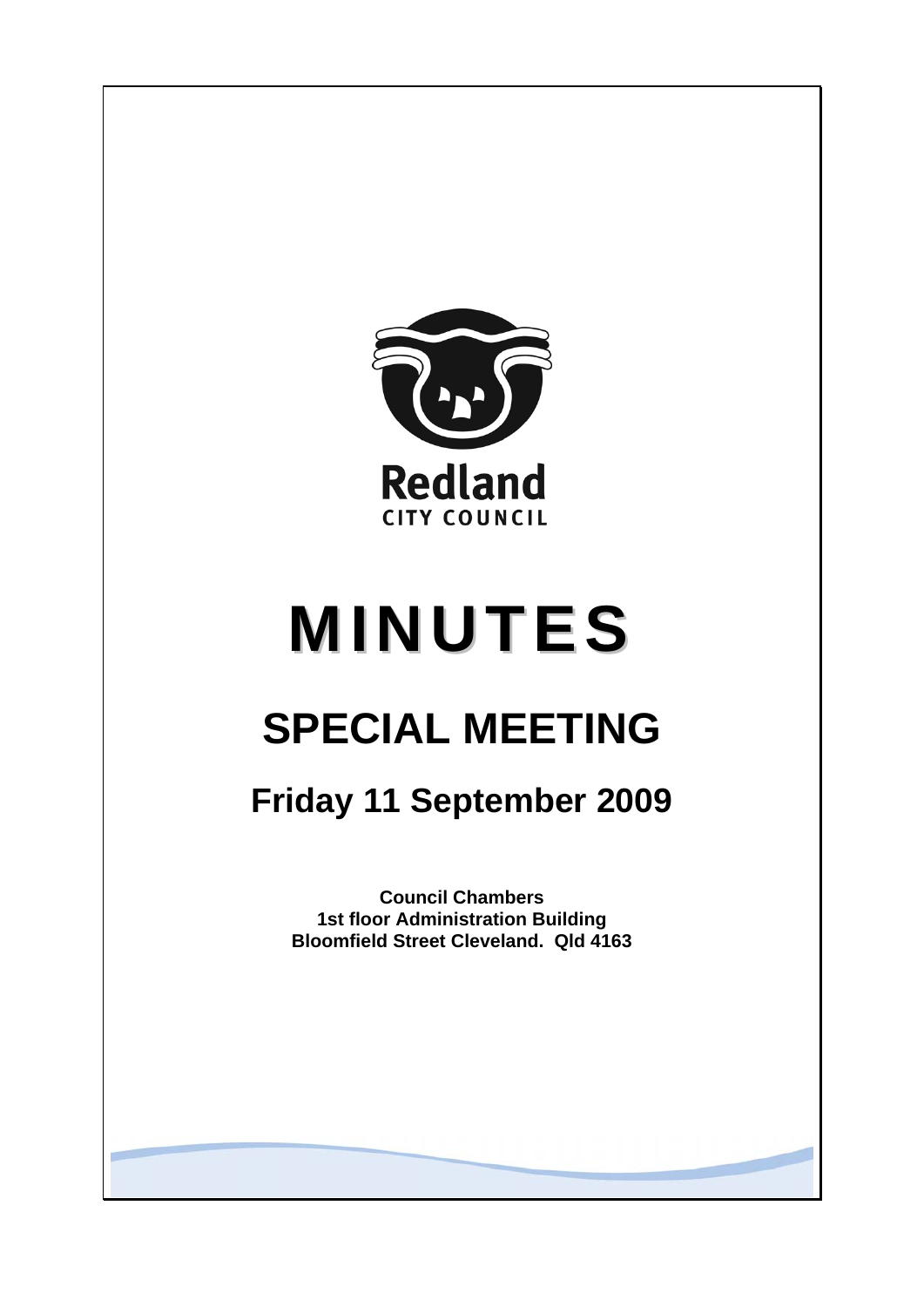### **TABLE OF CONTENTS**

| <b>ITEM</b>  |     | <b>SUBJECT</b>                                    | <b>PAGE NO</b> |
|--------------|-----|---------------------------------------------------|----------------|
| 1            |     |                                                   |                |
| $\mathbf{2}$ |     | RECORD OF ATTENDANCE AND LEAVE OF ABSENCE 1       |                |
| 3            |     |                                                   |                |
| 4            |     | DECLARATION OF INTEREST ON ANY ITEMS OF BUSINESS1 |                |
| 5            |     |                                                   |                |
|              | 5.1 |                                                   |                |
|              |     |                                                   |                |
| 6            |     |                                                   |                |
|              | 6.1 |                                                   |                |
|              |     | 6.1.1 WATER BUSINESS THREE (WB3) ESTABLISHMENT  4 |                |
|              |     |                                                   |                |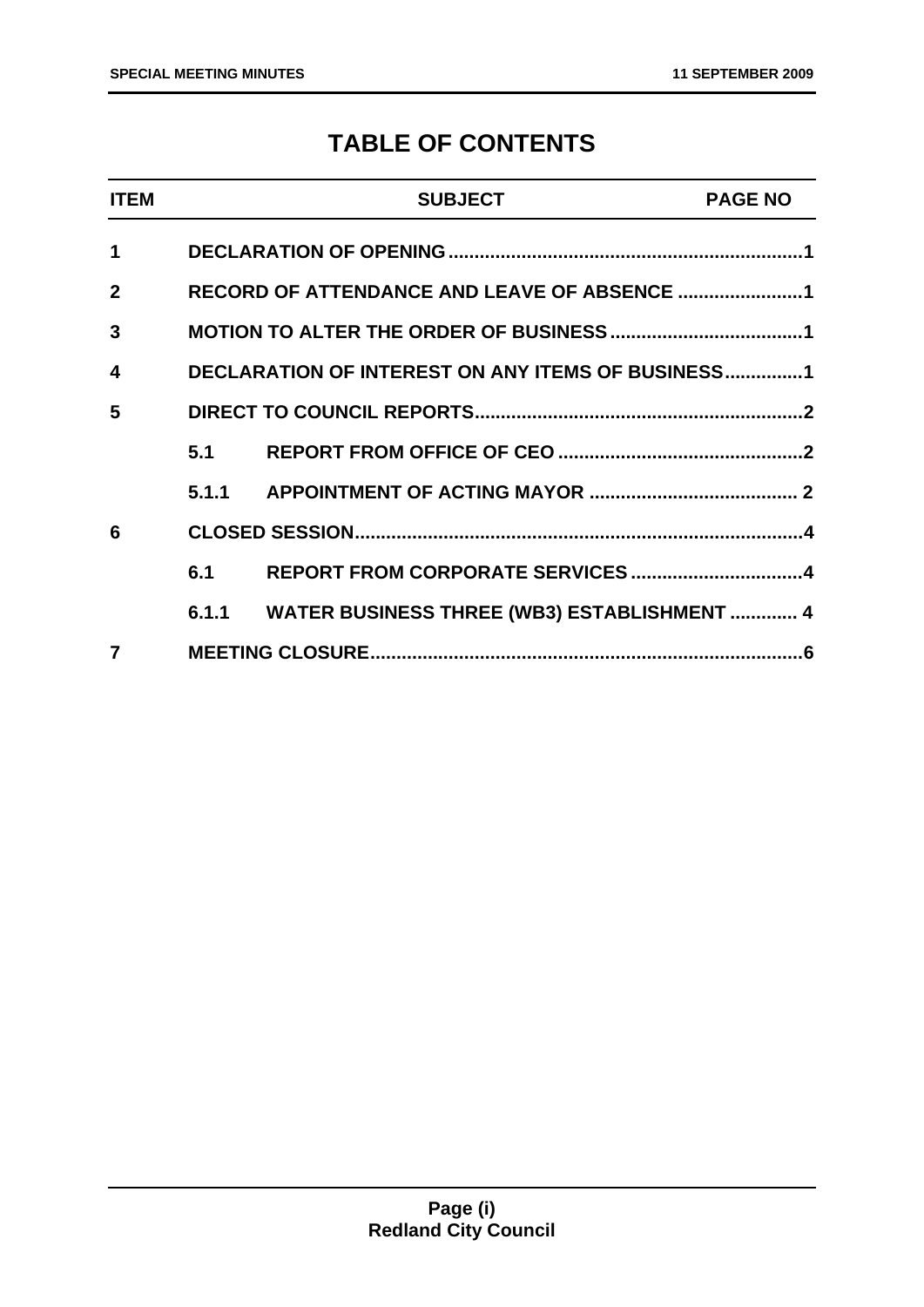#### <span id="page-2-0"></span>**1 DECLARATION OF OPENING**

The Mayor declared the meeting open at 9.01am.

#### **2 RECORD OF ATTENDANCE AND LEAVE OF ABSENCE**

#### **MEMBERS PRESENT:**

| Cr M Hobson PSM     | Mayor                                     |
|---------------------|-------------------------------------------|
| Cr T Bowler         | Deputy Mayor and Councillor Division 6    |
| Cr W Boglary        | <b>Councillor Division 1</b>              |
| Cr C Ogilvie        | <b>Councillor Division 2</b>              |
| Cr D Henry          | <b>Councillor Division 3</b>              |
| Cr J Burns          | Councillor Division 4 – entered at 9.02am |
| Cr B Townsend       | <b>Councillor Division 5</b>              |
| Cr M Elliott        | <b>Councillor Division 7</b>              |
| <b>Cr K Reimers</b> | <b>Councillor Division 8</b>              |
| Cr K Williams       | <b>Councillor Division 9</b>              |
| Cr H Murray         | <b>Councillor Division 10</b>             |
|                     |                                           |

#### **EXECUTIVE LEADERSHIP GROUP:**

| Mr G Stevenson PSM | <b>Chief Executive Officer</b>                                                              |
|--------------------|---------------------------------------------------------------------------------------------|
| Mr M Drydale       | <b>General Manager Corporate Services</b>                                                   |
| Mr G Soutar        | <b>General Manager Redland Water</b>                                                        |
| Mrs T Averay       | <b>General Manager Regulatory Services</b>                                                  |
| Ms E Bray          | Manager Water Reform                                                                        |
| Mr L Wallace       | Manager Corporate Planning, Performance & Risk<br>representing A/General Manager Governance |

#### **MINUTES:**

Mrs T Dunn Team Leader - Corporate Meetings & Registers

#### **3 MOTION TO ALTER THE ORDER OF BUSINESS**

Nil.

#### **4 DECLARATION OF INTEREST ON ANY ITEMS OF BUSINESS**

Nil.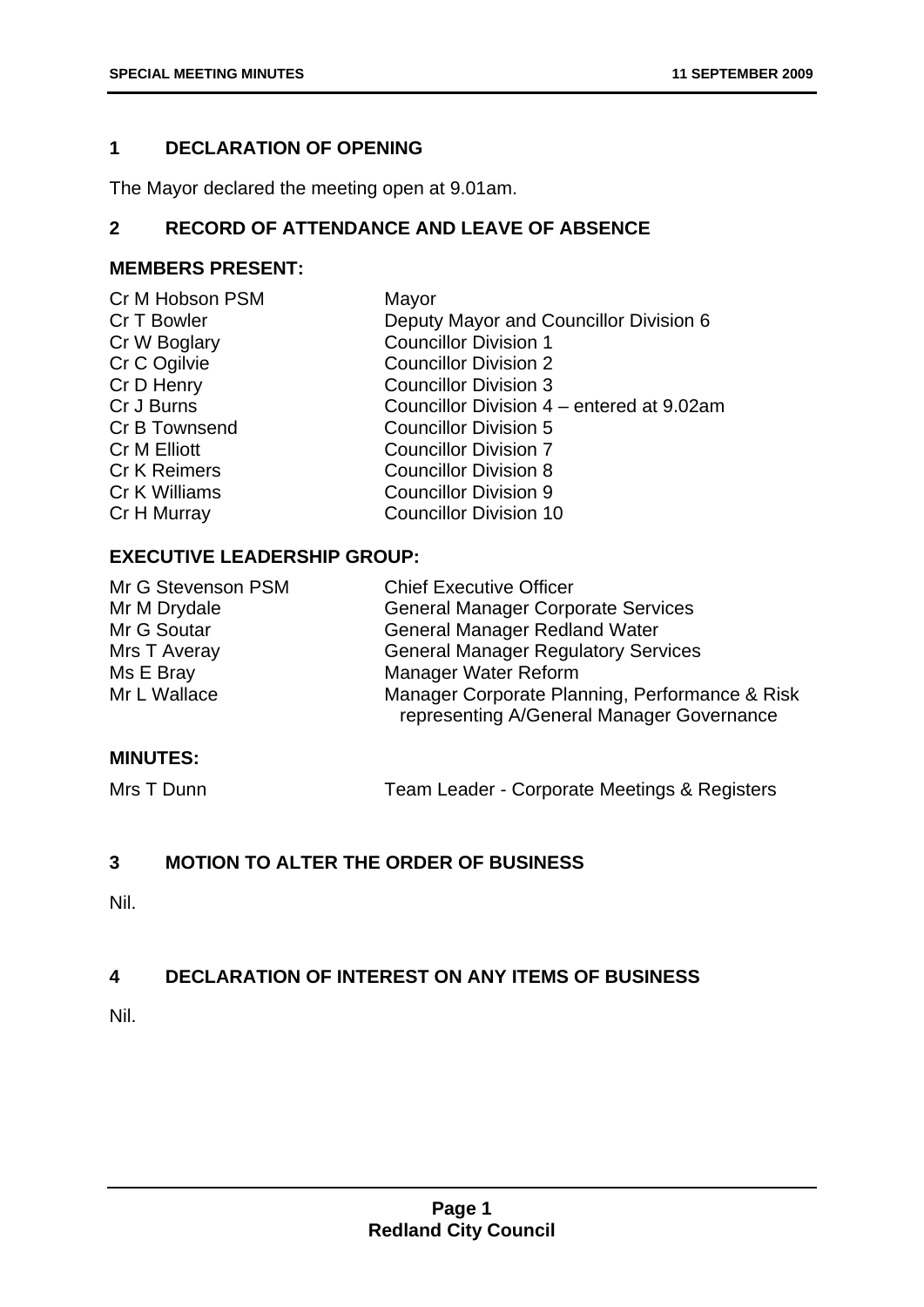#### <span id="page-3-0"></span>**5 DIRECT TO COUNCIL REPORTS**

**5.1 REPORT FROM OFFICE OF CEO** 

#### **5.1.1 APPOINTMENT OF ACTING MAYOR**

| <b>Dataworks Filename:</b>       | <b>GOV Special Meeting of Council</b>                                            |
|----------------------------------|----------------------------------------------------------------------------------|
| <b>Responsible Officer Name:</b> | <b>Gary Stevenson</b><br><b>Chief Executive Officer</b>                          |
| <b>Author Name:</b>              | <b>Thorbjorg Dunn</b><br><b>Team Leader - Corporate Meetings &amp; Registers</b> |

#### **EXECUTIVE SUMMARY**

In accordance with section 235(a) of the *Local Government Act 1993*, Council may, by resolution, appoint from its councillors an acting mayor, if at any time vacancies exist in the offices of mayor and deputy mayor.

The Mayor and Deputy Mayor will both be absent from Council from 17 September to 21 September 2009, inclusive, therefore requiring the appointment of an acting mayor to perform the duties of the mayor during this time.

#### **PURPOSE**

The purpose of this report is to recommend that Council appoint an acting mayor for the period 17 September to 21 September 2009, inclusive.

#### **BACKGROUND**

On 24 June 2009, Council approved an international visit by the Mayor to attend the Asia Pacific Cities Summit in Incheon, Korea, visit Yongin City, Korea to progress a friendship agreement and establish a Sister City arrangement with Qinhuangdao, China. The Deputy Mayor will also be away from Redland City on other business from 17 September, returning on Monday 21 September 2009.

The appointment of an acting mayor is recommended for this period to perform official duties on behalf of the Mayor, and in the absence of the Deputy Mayor, including attending a Citizenship Ceremony.

#### **RELATIONSHIP TO CORPORATE PLAN**

The recommendation in this report primarily supports Council's strategic priority to provide a clear organisational direction supported by effective leadership and a framework of policies, plans and strategies that are responsive to the community's needs and which promote accountable and ethical standards of practice.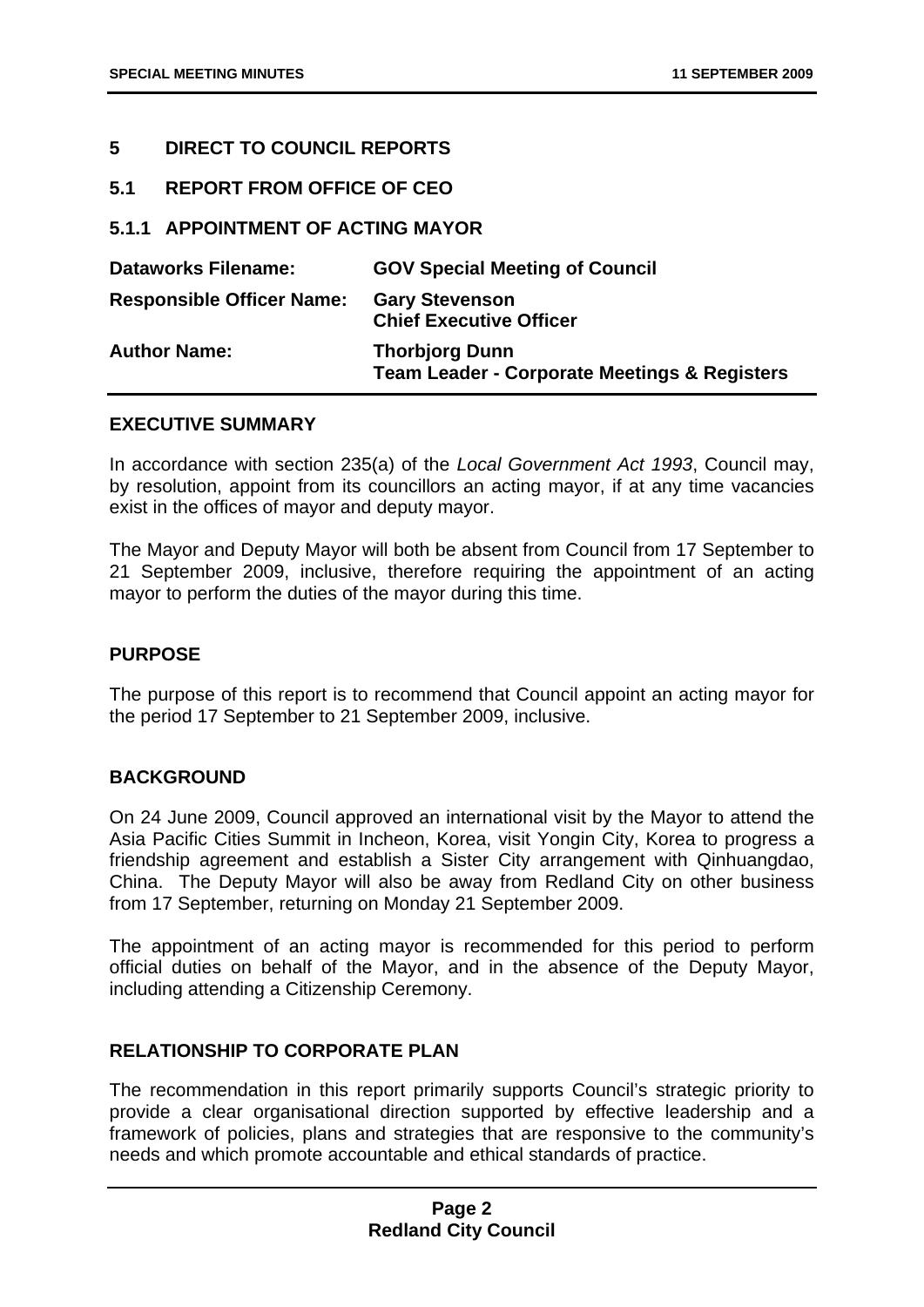#### **FINANCIAL IMPLICATIONS**

There are no financial implications associated with the recommendation in this report.

#### **OPTIONS**

#### **PREFERRED**

That Council resolve to appoint an acting mayor from its councillors for the period 17 September to 21 September 2009, inclusive, to perform all the duties of the Mayor.

#### **ALTERNATIVE**

That Council resolve to not appoint an acting mayor in the absence of the Mayor and Deputy Mayor for the period 17 September to 21 September 2009.

#### **OFFICER'S RECOMMENDATION**

That Council resolve to appoint an acting mayor from its councillors for the period 17 September to 21 September 2009, inclusive, to perform all the duties of the Mayor.

#### **COUNCIL RESOLUTION**

| Moved by:    | <b>Cr Bowler</b> |
|--------------|------------------|
| Seconded by: | Cr Townsend      |

**That Council resolve to appoint Cr Helen Murray as Acting Mayor for the period 17 September to 21 September 2009, inclusive, to perform all the duties of the Mayor.** 

#### **CARRIED**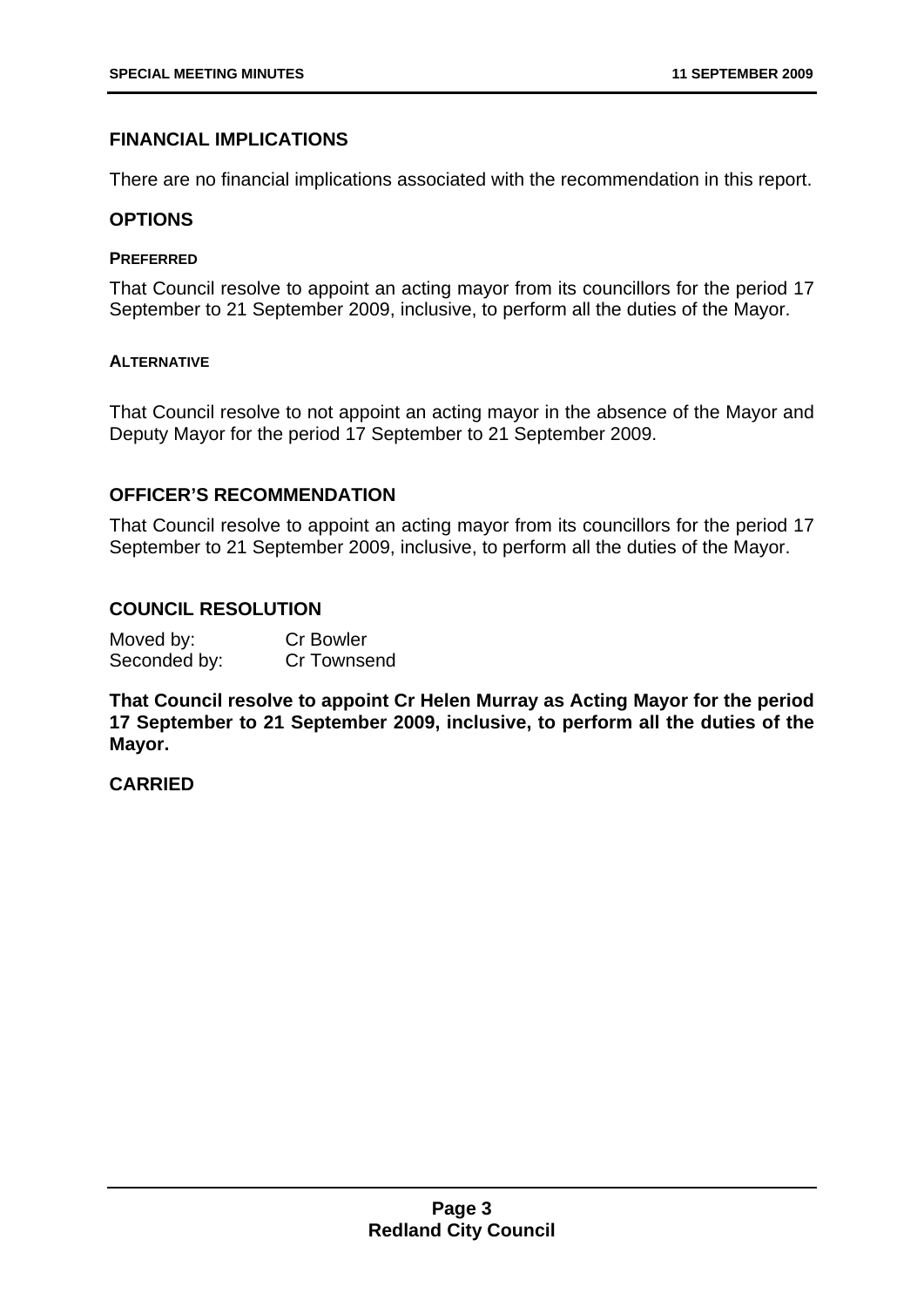#### <span id="page-5-0"></span>**6 CLOSED SESSION**

#### **MOTION TO CLOSE MEETING**

| Moved by:    | <b>Cr Bowler</b> |
|--------------|------------------|
| Seconded by: | Cr Townsend      |

That the meeting be closed to the public to discuss item 6.1.1.

CARRIED

#### **MOTION TO REOPEN MEETING**

| Moved by:    | <b>Cr Bowler</b> |
|--------------|------------------|
| Seconded by: | Cr Boglary       |

That the meeting be again opened to the public.

CARRIED

#### **6.1 REPORT FROM CORPORATE SERVICES**

#### **6.1.1 WATER BUSINESS THREE (WB3) ESTABLISHMENT**

| <b>Dataworks Filename:</b>       | <b>GOV WRAD - RCC Administration Resources</b>                     |
|----------------------------------|--------------------------------------------------------------------|
| <b>Responsible Officer Name:</b> | <b>Martin Drydale</b><br><b>General Manager Corporate Services</b> |
| <b>Author Name:</b>              | <b>Eleanor Bray</b><br><b>Manager Water Reform</b>                 |

#### **EXECUTIVE SUMMARY**

The meeting was closed to the public to discuss a report from the General Manager Corporate Services dated 11 September 2009 in this matter, pursuant to Section 463(1)(h) of the *Local Government Act 1993*: *"(h) other business for which a public discussion would be likely to prejudice the interests of the local government or someone else, or enable a person to gain a financial advantage."*

#### **OFFICER'S RECOMMENDATION/ COUNCIL RESOLUTION**

| Moved by:    | <b>Cr Bowler</b> |
|--------------|------------------|
| Seconded by: | Cr Williams      |

**That Council resolve as follows:**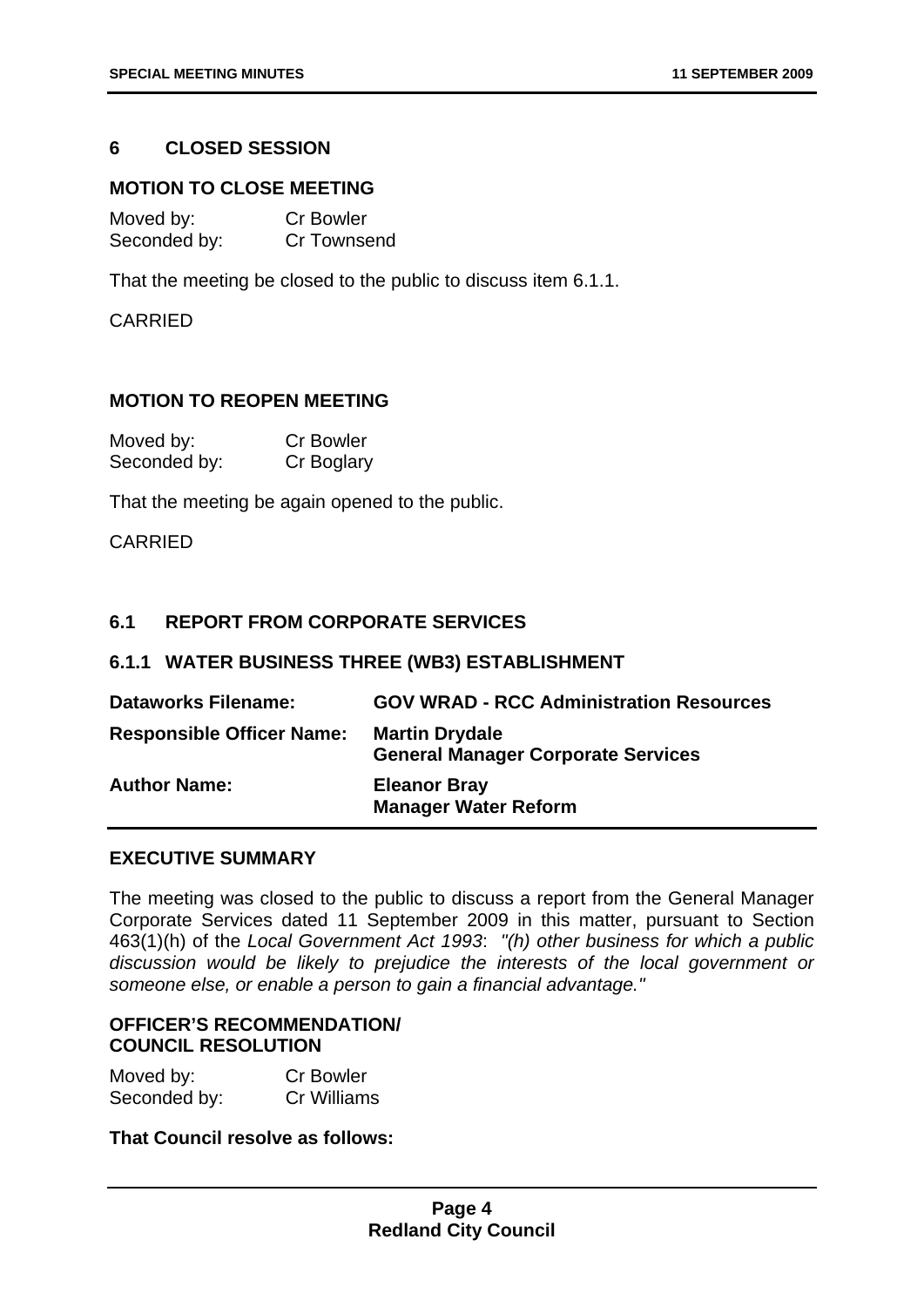- **1. That the report and attachment be deemed confidential documents and be treated as such in accordance with sections 250 (2) and 1143 (4) of the Local Government Act and that the documents remain confidential until a simultaneous, joint communiqué to employees across all Water Business Three (WB3) Councils is made;**
- **2. That Council agree to target the "Pragmatic Position" described herein in establishing Water Business Three by 1 July 2010;**
- **3. That Council agree to act as agent for WB3 in collecting water and wastewater charges, using Councils existing processes and systems until 1 July 2011;**
- **4. That Council agree to establish an interim company as a vehicle to establish the final WB3 entity and to appoint the Chief Executive Officer (Interim or Term appointment);**
- **5. That Council agree to appoint the Council Chief Executive Officer as a Director to the Interim WB3;**
- **6. That Council note the intention to adopt the name of the interim distribution entity;**
- **7. That Council enter into the Memorandum of Understanding (MOU) as it appears in the attachment to this report;**
- **8. That Council authorise the Chief Executive Officer in his capacity as a member of the Water Business Three Establishment Group (WB3EG) (comprising the Chief Executive Officers of Gold Coast City, Logan City and Redland City Councils), to make business decisions necessary to effect the establishment of WB3, noting that key decisions relating to the WB3 Constitution, Shareholders Agreement, equity determination methodology and final equity positions, ratification of Board appointments, WB3 Establishment budget approval, dividend policy, capital structure, and pricing will be made by individual Council resolution;**
- **9. That Council underwrite WB3 establishment costs, with proportions between Councils determined on the basis defined in this report, subject to a further report to set upper limits; and**
- **10. That Council lodge a request with Gold Coast City Council, Logan City Council and Scenic Rim Regional Council, as parties to the Memorandum of Understanding (MOU) on the Establishment of Water Retailer Three, to dissolve the MOU.**

**CARRIED**